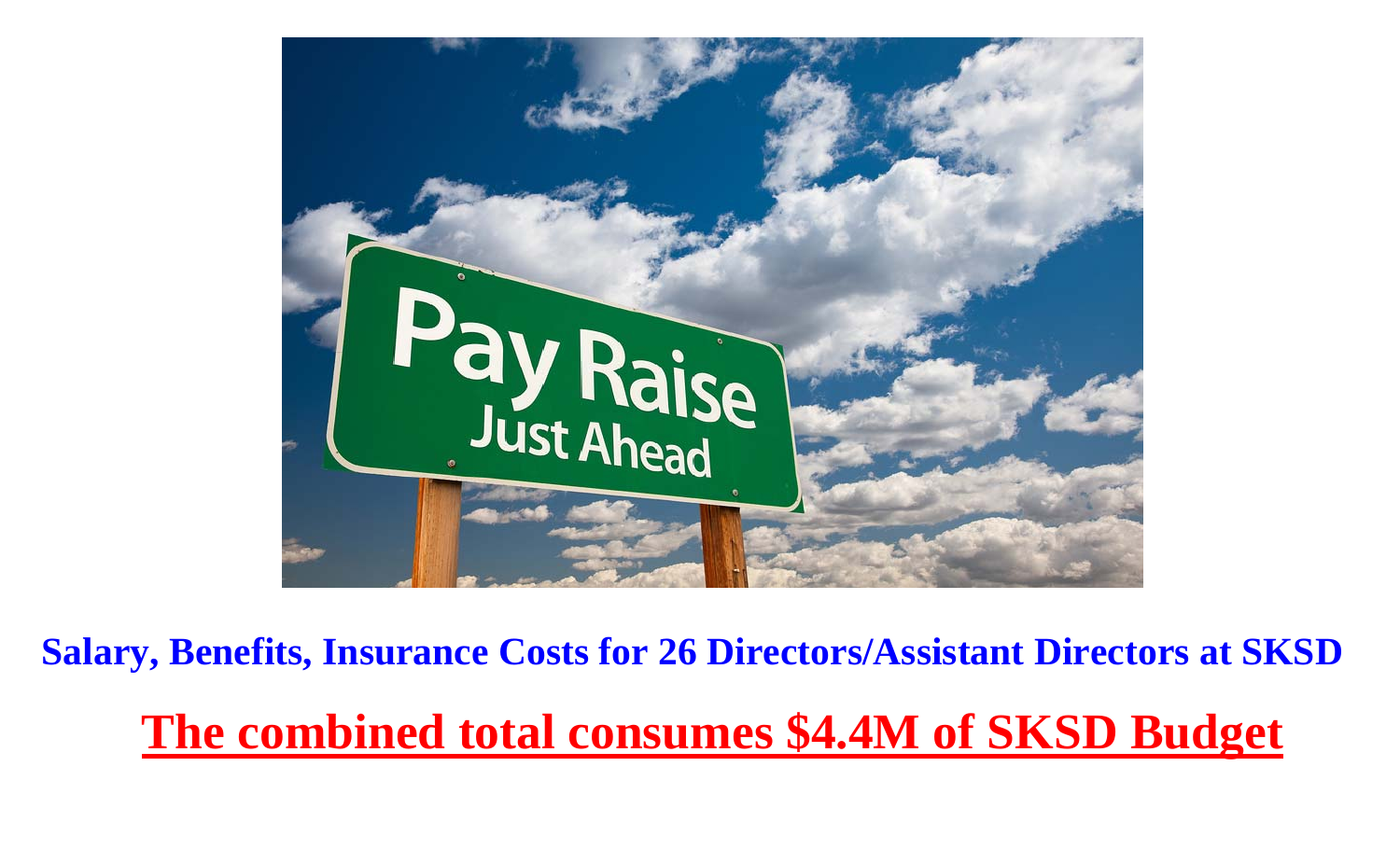| Position               | Name            | Salary     |        | Benefits Insurance Total |              |
|------------------------|-----------------|------------|--------|--------------------------|--------------|
|                        |                 |            |        |                          | Compensation |
| Superintendent   Karst |                 | 217,212    | 11,439 | 15,357                   | 244,008      |
|                        | <b>Brandsma</b> |            |        |                          |              |
| Public Info            | Amy             | 122,114    | 26,239 | 18,835                   | 167,188      |
|                        | Miller          |            |        |                          |              |
| Asst                   | Jay             | 179,243    | 37,624 | 14,280                   | 231,147      |
| Superintendent         | <b>Villars</b>  |            |        |                          |              |
| Campus                 | Mike            | 45,115     | 11,612 | 12,549                   | 69,276       |
| Custodian              | Dyer            |            |        |                          |              |
| Exec Dir-              | Shannon         | 144,988    | 32,634 | 12,312                   | 189,934      |
| Learning               | <b>Thompson</b> |            |        |                          |              |
| Exec Dir-              | Anita           | 142,488    | 32,213 | 9,522                    | 184,223      |
| Learning               | Chandler        |            |        |                          |              |
| Dir STEM               | Kareem          | <b>Not</b> | 16,187 | 29,544                   | 126,803      |
|                        | <b>Boarders</b> | Available  |        |                          |              |
| Exec Dir-              | DJ              | 142,488    | 32,213 | 15,168                   | 189,869      |
| School Spt             | Sigurdson       |            |        |                          |              |
| Asst                   | Jennifer        | 164,032    | 32,207 | 14,276                   | 210,515      |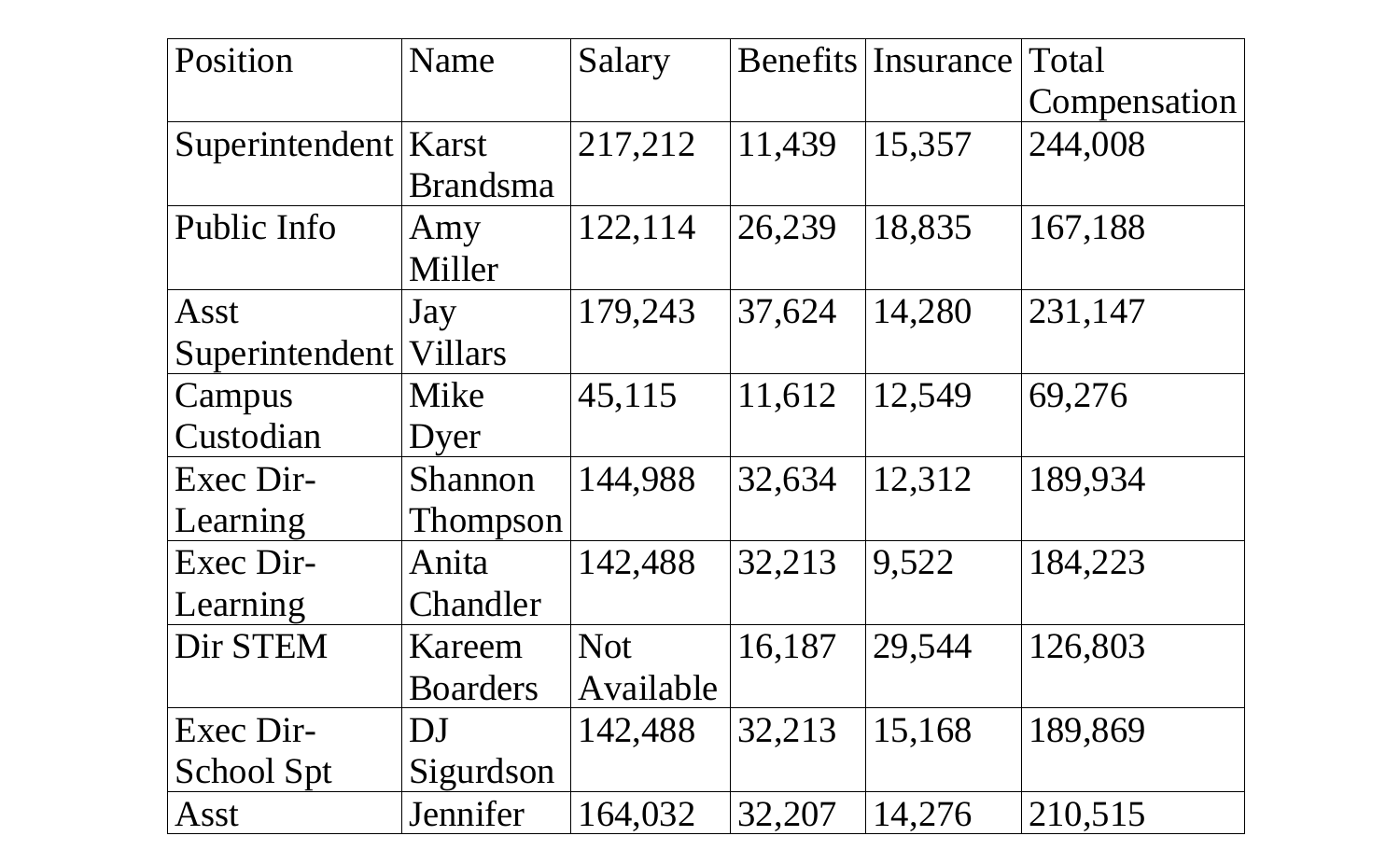| Superintendent       | Farmer     |         |        |        |         |
|----------------------|------------|---------|--------|--------|---------|
| Dir- Bus Svs         | Kira       | 129,369 | 27,645 | 18,856 | 175,870 |
|                      | Acker      |         |        |        |         |
| Exec Dir-            | Jerry      | 142,488 | 32,213 | 11,829 | 186,530 |
| <b>Human Res</b>     | Holsten    |         |        |        |         |
| Asst Exec Dir-       | Jamie      | 111,945 | 24,080 | 10,227 | 146,252 |
| <b>Human Res</b>     | Monagle    |         |        |        |         |
| Dir- Info Tech       | Derry      | 137,488 | 28,865 | 13,052 | 179,405 |
|                      | Lyons      |         |        |        |         |
| Asst Dir- Info       | Kerry      | 102,674 | 22,112 | 9420   | 134,206 |
| Tech                 | Melcher    |         |        |        |         |
| Exec Dir-            | Andy       | 144,988 | 32,634 | 16,226 | 193,848 |
| Spec                 | Rodgers    |         |        |        |         |
| Education            |            |         |        |        |         |
| Dir-Spec Ed          | Kimberly   | 135,184 | 31,150 | 16,222 | 182,556 |
|                      | Shipp      |         |        |        |         |
| <b>Asst Dir-Spec</b> | Robin      | 117,041 | 27,292 | 8961   | 153,294 |
| Ed                   | Christman  |         |        |        |         |
| Dir- Visual          | <b>Bob</b> | 117,459 | 27,435 | 17,153 | 162,047 |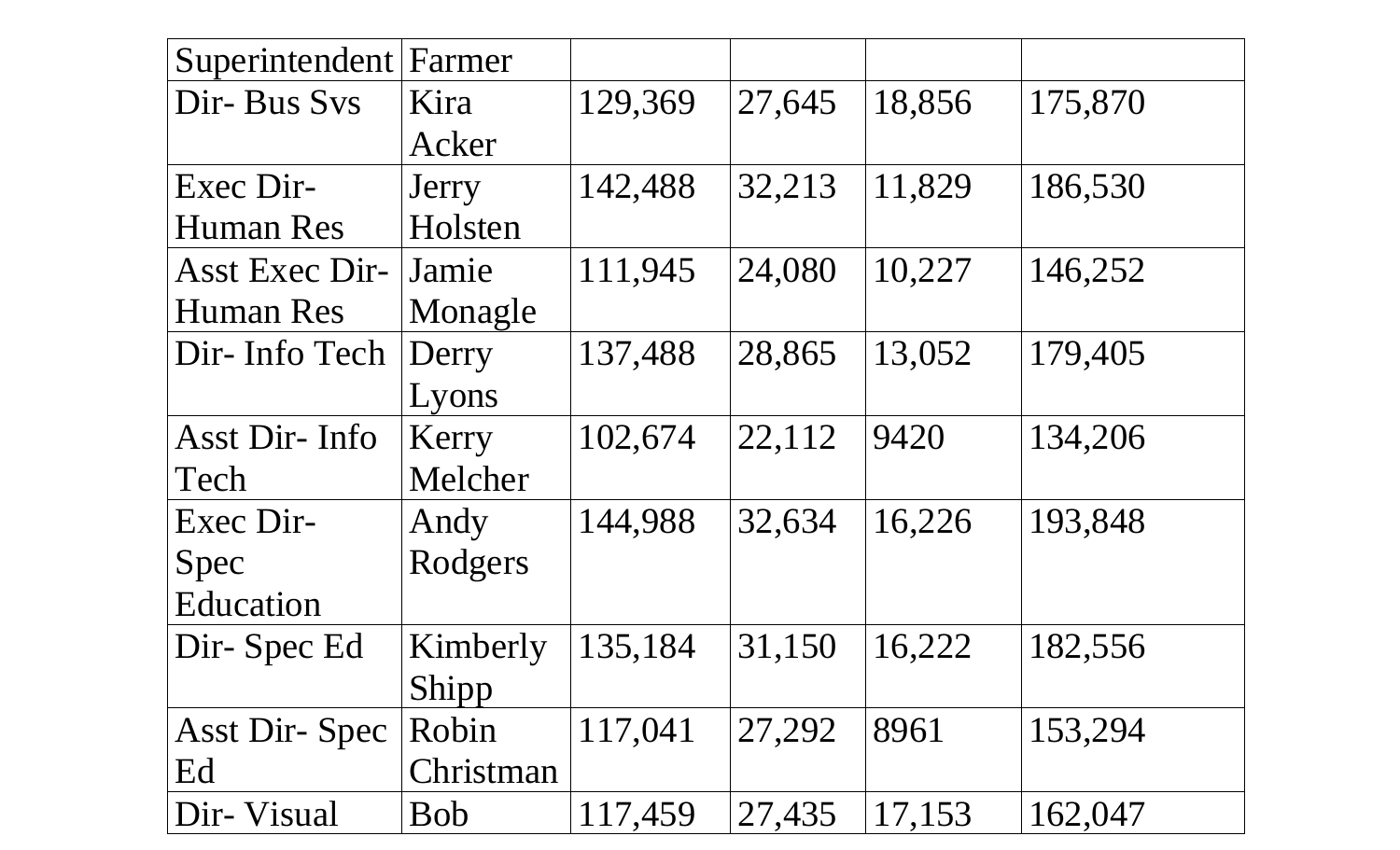| Arts                 | Cooper       |         |        |        |         |
|----------------------|--------------|---------|--------|--------|---------|
| Dir- CTE             | Sara         | 124,304 | 28,967 | 14,202 | 167,473 |
|                      | Hatfield     |         |        |        |         |
| <b>Asst Dir- CTE</b> | Gregory      | 107,347 | 25,057 | 16,136 | 148,540 |
|                      | Kilpatrick   |         |        |        |         |
| Exec Dir-            | Tom          | 137,488 | 28,865 | 20,384 | 186,737 |
| <b>Facilities</b>    | <b>Adams</b> |         |        |        |         |
| Asst Dir-            | Mike         | 98,920  | 21,315 | 12,571 | 132,806 |
| <b>Facilities</b>    | Riley        |         |        |        |         |
| Asst Dir-            | Darryl       | 98,920  | 21,315 | 20,493 | 140,728 |
| <b>Facilities</b>    | Johnson      |         |        |        |         |
| Dir-Food             | Ariane       | 119,194 | 25,619 | 11,570 | 156,383 |
|                      | Shanley      |         |        |        |         |
| <b>Asst Dir-Food</b> | Tami         | 98,920  | 21,315 | 2138   | 122,373 |
|                      | Tabtab       |         |        |        |         |
| Dir-Transport        | Jay          | 115,550 | 24,845 | 20,541 | 160,936 |
|                      | Rosapepe     |         |        |        |         |
| Asst Dir-            | Pam          | 98,920  | 21,315 | 18,766 | 139,001 |
| Trans                | Roland       |         |        |        |         |